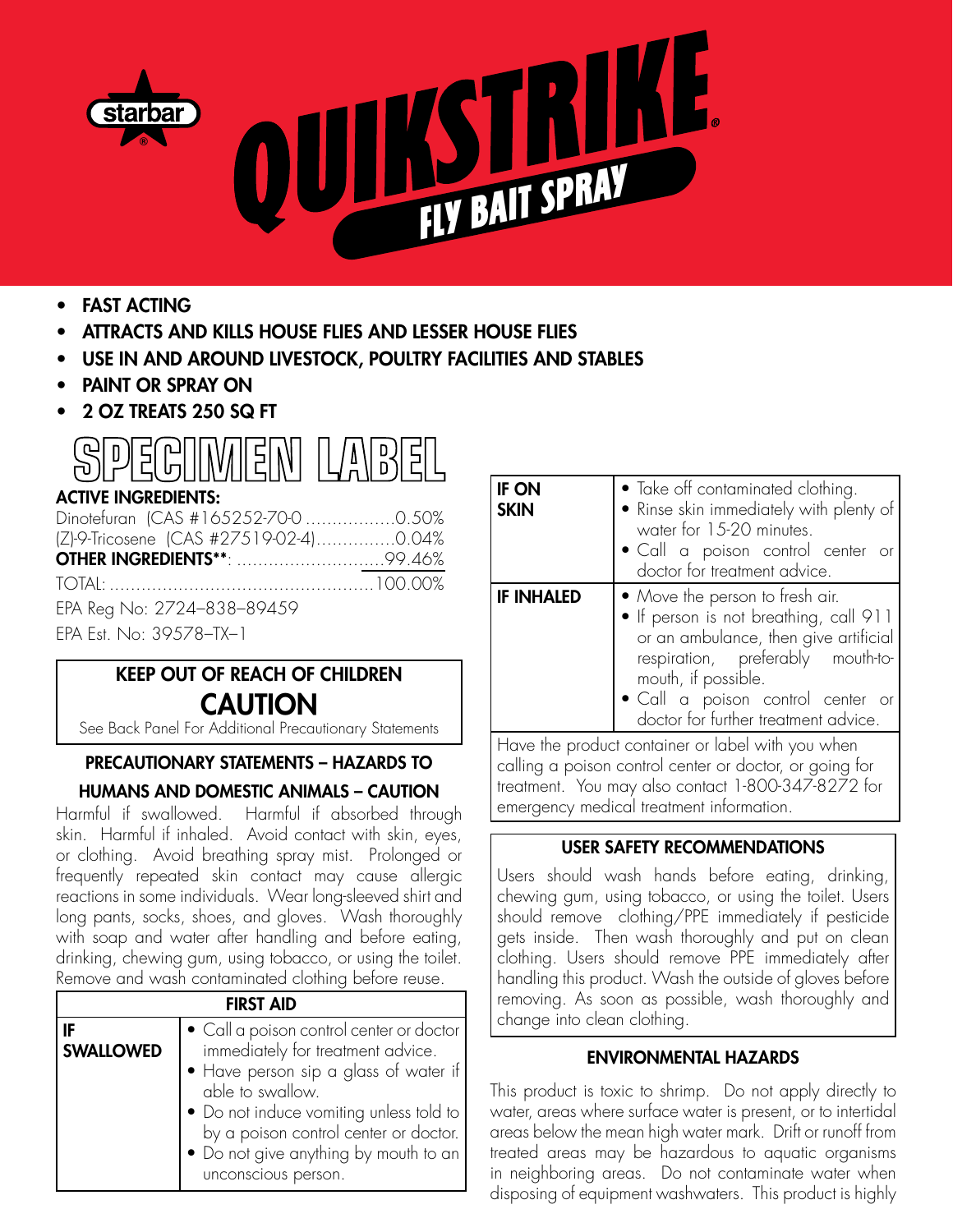toxic to bees exposed to direct treatment. Do not apply this product if bees are foraging in the treatment areas.

#### DIRECTIONS FOR USE

It is a violation of Federal Law to use this product in a manner inconsistent with its labeling.

#### READ ENTIRE LABEL, USE STRICTLY IN ACCORDANCE WITH PRECAUTIONARY STATEMENTS AND DIRECTIONS, AND WITH APPLICABLE STATE AND FEDERAL REGULATIONS.

#### USE RESTRICTIONS

- Do not use inside homes or residences, or any place where children or pets might be present.
- Do not apply this product in a way that will contact workers or other persons.
- Do not allow contact with food or water.
- Do not apply where food production animals can consume.
- Do not use in or on edible product areas of food processing plants or other areas where food is commercially prepared or processed.
- Do not use in serving areas while food is exposed.
- Do not use in food/feed areas of food/feed handling establishments.
- Do not apply to classrooms or hospital rooms.
- Do not apply to windy areas as house flies avoid these areas.

This product is generally non-staining but may leave a residue due to the bait constituents. Where aesthetics are of concern, apply a small amount of product in an inconspicuous location and observe area following drying to determine potential effects on treated surfaces.

#### PRODUCT INFORMATION

Starbar® QuikStrike® Fly Bait Spray (QuikStrike® Fly Bait Spray) is an effective fly bait formula that contains (Z)-9-tricosene fly attractant. Dilute in water and either paint on or spray onto surfaces where flies will feed on the bait and die. Baits are an important tool in an Integrated Pest Management Program (IPM) for the overall management of house fly populations in both rural and urban environments. An integrated approach to fly control includes: sanitation, manure management, physical barriers, sprays, mechanical traps and periodic rotation of baits with different modes of action. For best results, apply in several locations within a facility concentrating on areas where house flies are seen and where garbage and other filth collect. Start applications at the beginning of the season to help keep house fly populations manageable.

Depending on the mode of application, the product once diluted, can be applied using a paint brush, roller, trigger sprayer, or low pressure compressed air sprayer. When using trigger sprayers or compressed air sprayers, vigorously agitate the dilution to ensure the product is adequately dissolved in water. Applications of this product may leave a visible residue so use caution when

applying product to surfaces with aesthetic value. Make a test application in an inconspicuous location prior to making a full treatment for these areas.

#### DIRECTIONS FOR USE

Mix **QuikStrike<sup>®</sup> Fly Bait Spray** in water for the desired application technique and mix thoroughly until the powder has dissolved and a solution is created. Apply to locations where flies gather or concentrate, such as walls, beams, around windows, doors and other entry points, support structures, walkways, garbage chutes/bins, refuse containers, and other locations where flies are a problem.

Apply product in several spots from 2 to 15 ft<sup>2</sup> or make band applications to locations of fly activity. For best results, apply in bands of  $6 - 8$  inches in width when using paint on applications. Do not exceed 8 ounces of dry product per 1000 ft<sup>2</sup> Many smaller applications are more effective than a few large applications. Repeat applications as needed.

#### MIXING DIRECTIONS

#### Paint on

| Amount of dry<br>product      | Amount of<br>water | <b>Application</b><br>area |
|-------------------------------|--------------------|----------------------------|
| 2 oz<br>$(56 \text{ gms})$    | 3 oz (90 mls)      | 250 ft <sup>2</sup>        |
| 3 oz<br>$(85 \text{ gms})$    | 5 oz (150 mls)     | $375$ ft <sup>2</sup>      |
| 4 oz<br>$(113 \, \text{gms})$ | $6$ oz (180 mls)   | 500 ft <sup>2</sup>        |

For treating larger areas, apply using the same ratio in this chart

#### Spray on

| Amount of dry<br>product                                               | Amount of<br>water | <b>Application</b><br>area |  |
|------------------------------------------------------------------------|--------------------|----------------------------|--|
| 2 oz<br>$(56 \text{ gms})$                                             | 16 oz<br>(480 mls) | 250 ft <sup>2</sup>        |  |
| 3 oz<br>$(85 \text{ gms})$                                             | 24 oz<br>(720 mls) | $375$ ft <sup>2</sup>      |  |
| 4oz<br>$(113 \text{ gms})$                                             | 32 oz<br>(960 mls) | 500 ft <sup>2</sup>        |  |
| For treating larger areas, apply using the same ratio in<br>this chart |                    |                            |  |

#### APPLICATION LOCATIONS

Rural: Use QuikStrike<sup>®</sup> Fly Bait Spray around farms and non-urban facilities where flies are a problem. This includes dairies, the outside of milking parlors (do not spray milking equipment), poultry broiler and caged layer operations (including runs and pits), livestock feed lots, stables, barns, swine operations, kennels, and other